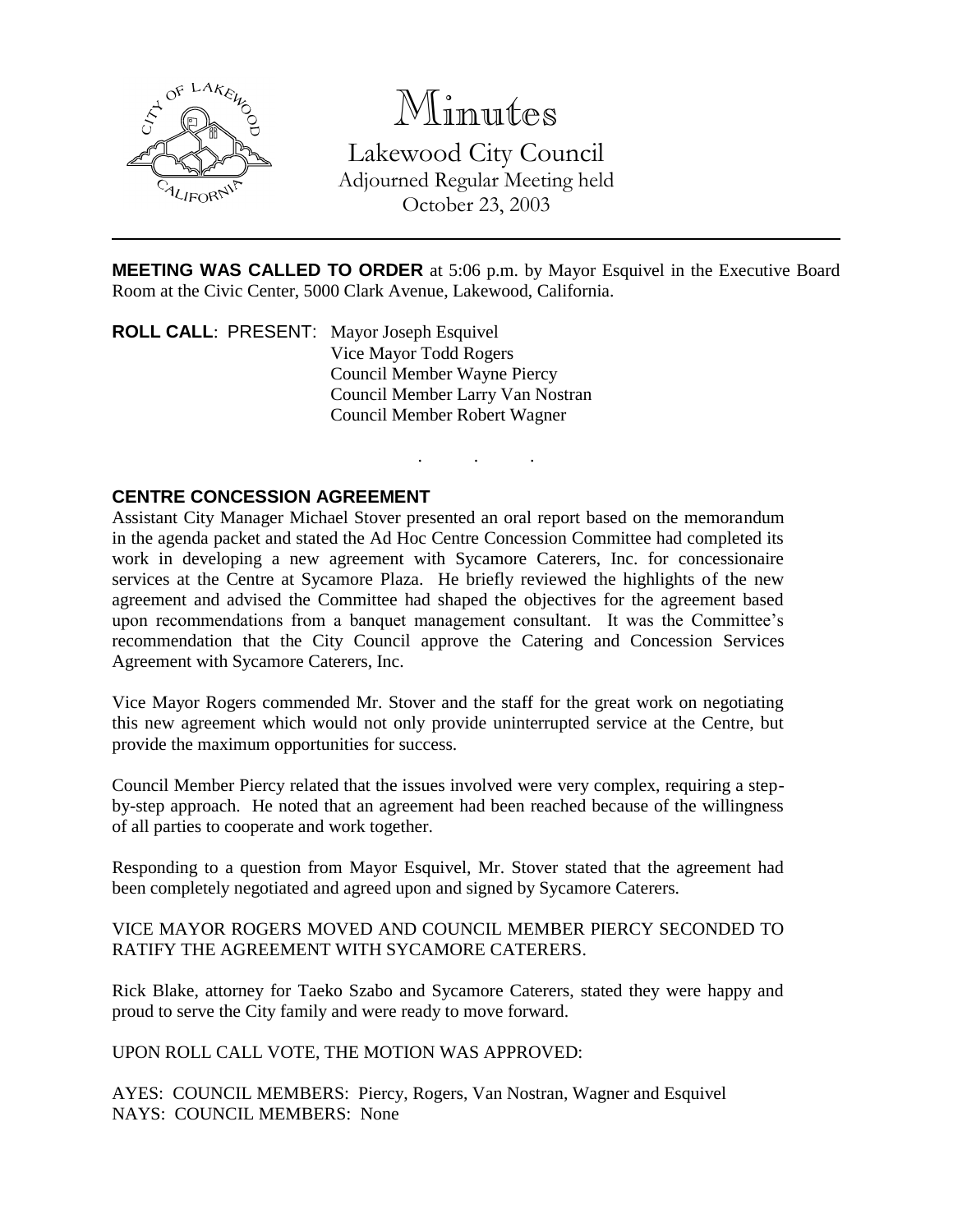## **PRESENTATION BY MANAGEMENT, ANALYSIS & PLANNING, INC. OF DRAFT ORAL REPORT ON STATUS OF PUBLIC EDUCATION**

Deputy City Manager Sandi Ruyle presented an outline with the alternatives and suggestions contained in Chapter 8 of the report stating that Mr. Hayward would present the resources necessary to accomplish each one.

Gerald C. Hayward, Management, Analysis & Planning, stated the next step would be for a MAP representative and two Council Members to meet individually with each of the school districts and discuss their plans for improving education in Lakewood and to offer any appropriate assistance.

Responding to a question from Mayor Esquivel, Mr. Hayward stated that a two-member delegation would be better than a meeting with the entire City Council because, in his opinion, it would lead to a more frank discussion and more candid responses.

Council Member Wagner determined from Mr. Hayward that following the delegation's meeting with each district's superintendent or board chairman, the delegation would report back to the entire City Council.

Council Member Piercy stated that in order to get the process moving faster, a summit meeting could be held with not only the entire City Council, but the superintendents and board members of all four districts.

The Deputy City Manager noted that since the discussion would include a review of each district's weaknesses as well as their strengths, the districts might be more comfortable with a private meeting.

Council Member Wagner stated that there had not previously been a lot of interest expressed by the school board members. He also stated that with the small number of students served by the Paramount Unified School District, it would be a better use of time to focus on the other three districts and see if those students could be moved to one of the other districts.

Council Member Van Nostran stated he felt the summit format might be too broad an approach to manage well and that any single district might be uncomfortable reviewing findings for their district in front of all the other districts. He stated he had no problem with the entire Council meeting with each board, but questioned the level of interest of the school boards.

Vice Mayor Rogers stated that since there were distinct issues for each district, it might be more appropriate to approach each district individually. He stated it would be important for the City Council to identify what issues to address with each district, to focus on the City Council's priorities and then approach the districts for a meeting.

Responding to a question from Council Member Van Nostran, Mr. Hayward stated that the first contact should be with the superintendent of each district, so they are aware of the information being provided to their board members. He stated that MAP could meet individually with the superintendents.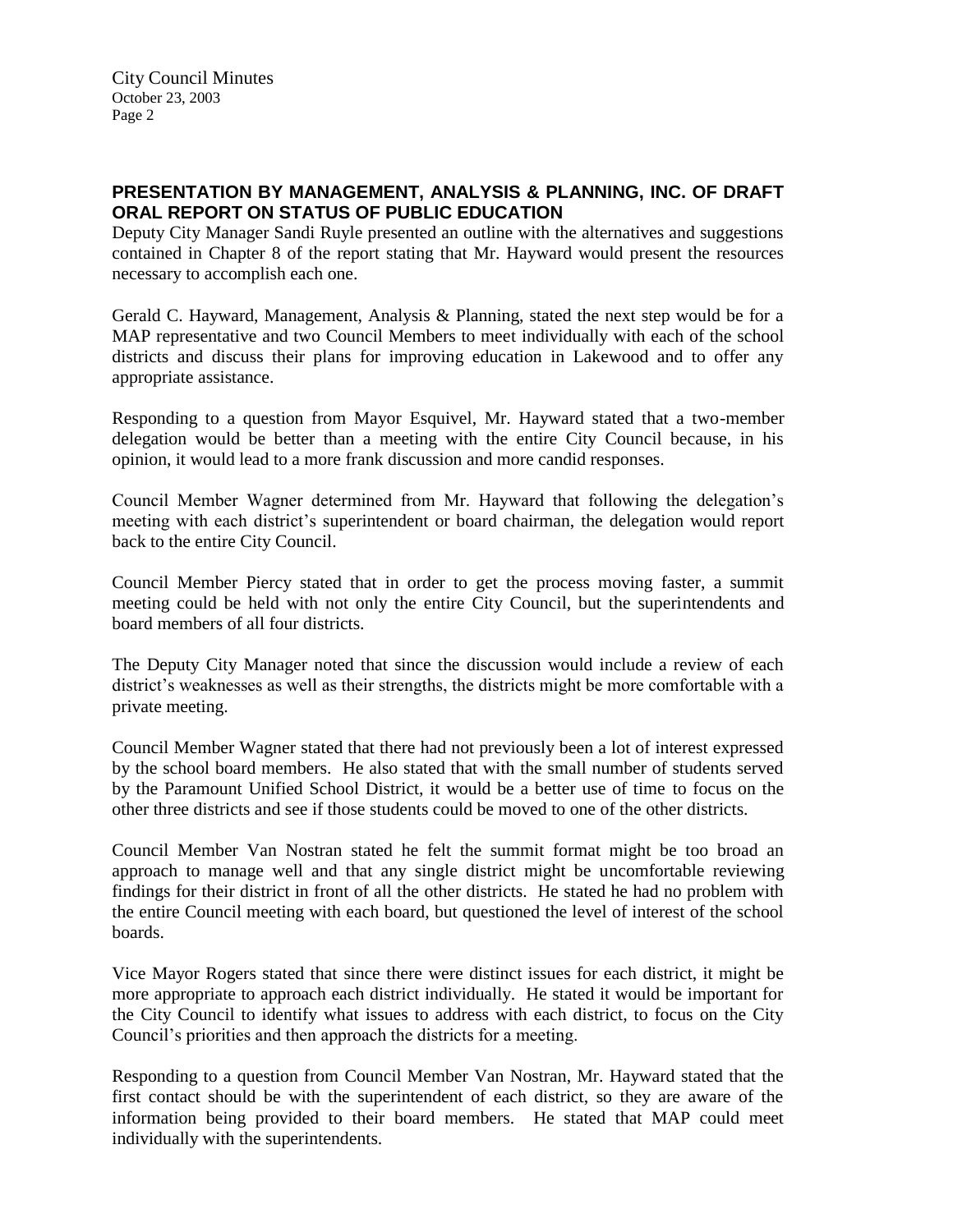### **PRESENTATION BY MANAGEMENT, ANALYSIS & PLANNING, INC. OF DRAFT ORAL REPORT ON STATUS OF PUBLIC EDUCATION** - Continued

Vice Mayor Rogers stated that he would want to have the City Manager or other senior staff member be in attendance along with a MAP representative in any meetings with the district superintendents.

Council Member Piercy stated that it was important to think about the political aspects of the meetings and that by the entire City Council being in attendance, it would send the message that the Council was unified on the issues. He stated that it was important to communicate to the districts that the City was looking for an opportunity to be involved and expected to cooperate with the districts, not tell them what to do.

Assistant City Manager Michael Stover advised that an inquiry had been made by a local reporter with the *Long Beach Press Telegram* on this issue and had expressed the intent to write a story that would appear in next week's newspaper.

Mr. Hayward stated that the two major objectives should be to get the information revealed by the study out in the open, and to set the stage for discussions with the districts about how to improve public education.

City Manager Howard Chambers suggested transmitting a copy of the report to each of the districts before the article appeared in the newspaper.

Mayor Esquivel suggested that once copies were provided, the City Manager or Deputy City Manager could contact each district and determine how best to meet with them.

The City Manager cautioned that one reaction could be that while a district might accept the report, they could maintain that they had too many other priorities and were not interested in meeting.

Council Member Wagner clarified that the initial meeting with MAP and senior staff would be an information only meeting and that staff could convey that the City Council was flexible about meeting format.

VICE MAYOR ROGERS MOVED AND COUNCIL MEMBER VAN NOSTRAN SECONDED TO PROVIDE AN ADVANCE COPY OF THE REPORT TO EACH DISTRICT SUPERINTENDENT, OFFER A MEETING WITH M.A.P. REPRESENTATIVES AND SENIOR CITY STAFF, AND REQUEST DISTRICT PERSPECTIVE ON BEST MEETING FORMAT TO DISCUSS CONSTRUCTIVE SOLUTIONS AND ACTIONS. UPON ROLL CALL VOTE, THE MOTION WAS APPROVED:

AYES: COUNCIL MEMBERS: Piercy, Rogers, Van Nostran, Wagner and Esquivel NAYS: COUNCIL MEMBERS: None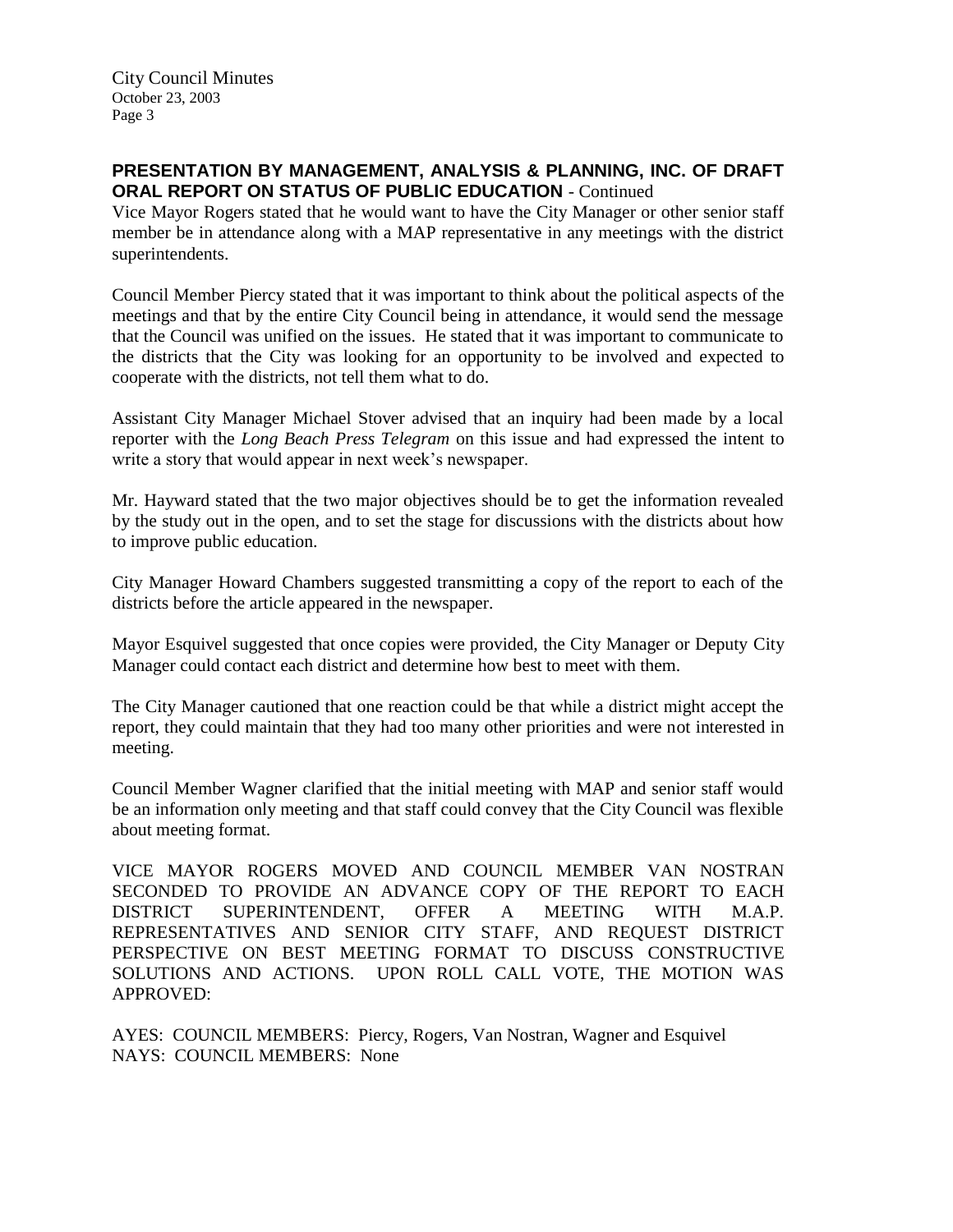### **PRESENTATION BY MANAGEMENT, ANALYSIS & PLANNING, INC. OF DRAFT ORAL REPORT ON STATUS OF PUBLIC EDUCATION** - Continued

Mr. Hayward reviewed the issue of forming a permanent Education Liaison Committee which, as an ongoing educational arm of the City Council, would provide for a regular assessment of the quality of education in Lakewood schools and demonstrate the Council's consistent focus on education. He advised that an Excellence in Education Civic Organization had broader opportunities such as forming partnerships and applying for scholarships, but was much more complicated to set up and establish funding sources.

Council Member Wagner suggested a committee could be formed with two members from each district and representatives from different areas of the City. He stated that the Council should consider inviting representatives from other impacted areas such as Lakewood Village and the portion of Bellflower adjacent to Mayfair High School to monitor since they would be directly impacted by the Committee's actions.

Council Member Van Nostran, noting the difficulties volunteer organizations had experienced in attracting new members, stated it may be a challenge to find good committee members. He stated that the committee could be formed once the City Council had received feedback on the reactions of the districts to the report.

Vice Mayor Rogers stated he had reservations about passing responsibility for such important issues on to a committee.

Council Member Wagner stated that while he understood those reservations, he felt the school issues were of such a detailed and long-term nature that it would not be feasible to add them on to the workload already being carried by the City Council and staff. He agreed with Council Member Van Nostran that it would be vital to find good, committed residents to serve on such a committee.

Council Member Piercy agreed that the committee was a solid suggestion, but should not be implemented until after the initial meetings with the districts and a plan of action had been established.

Mayor Esquivel summarized by stating that the City Council would defer forming either a committee or civic organization to a later time.

Mr. Hayward presented another MAP recommendation which was to increase Lakewood residents' membership on local school boards. He advised that the City Council could encourage good people to run and then endorse them.

Another recommendation of MAP was to persuade either Long Beach or Bellflower Unified School Districts to annex the area of Lakewood currently served by the Paramount Unified School District.

Responding to a question from Council Member Piercy, Mr. Hayward confirmed that the recommendation was intended to include only Lakewood residents in any annexation process.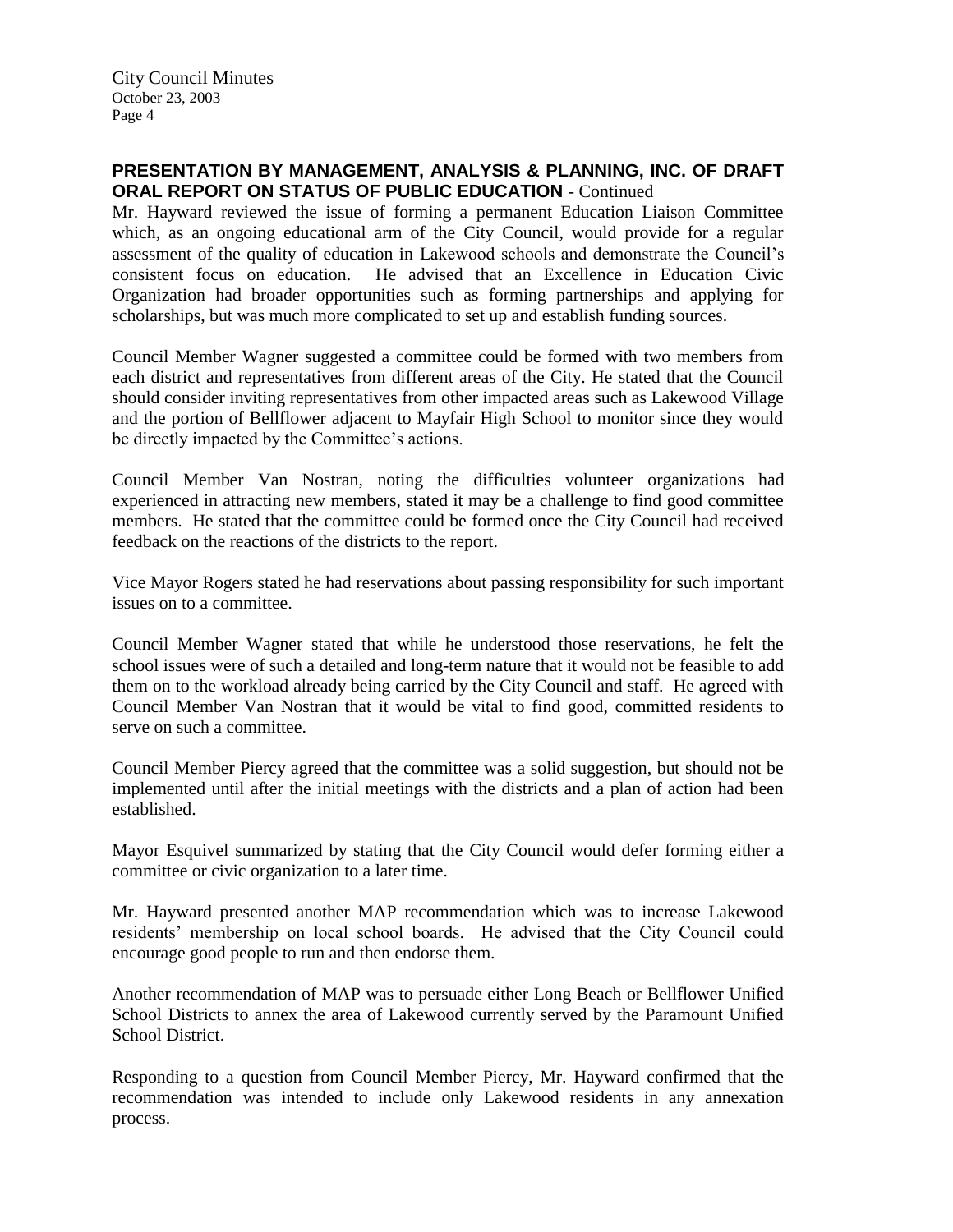#### **PRESENTATION BY MANAGEMENT, ANALYSIS & PLANNING, INC. OF DRAFT ORAL REPORT ON STATUS OF PUBLIC EDUCATION** - Continued

Council Member Wagner suggested that staff check to see if Proposition A Transportation funds could be used to provide transportation for Lakewood residents assigned to academically deficient schools within the Paramount Unified District who want to attend other schools.

Mr. Hayward advised that there was a Federal program called "No Child Left Behind" which was intended to allow students at schools failing to make adequate yearly progress to transfer out to any school in any district. He noted that State education funding would go with the students.

Council Member Wagner stated and Vice Mayor Rogers agreed that educating our residents about their rights under the No Child Left Behind program was a priority.

Mr. Hayward presented the MAP recommendation that the City work with Long Beach Unified to offer more advanced placement classes through Lakewood High School and to explore the possibility of creating a charter school within the school.

City Attorney John S. Todd advised that the City might look into the possibility of State legislation that could allow a local entity, such as the County Office of Education, to sponsor a charter school.

Council Member Piercy noted that there had been a recent article written about Long Beach Unified receiving a \$1 million grant to develop smaller learning communities to boost student achievement at Lakewood and Millikan High Schools.

Mr. Hayward noted the MAP recommendation that further efforts to create a Lakewood district not be pursued at this time.

Council Member Wagner stated it was important to note that Lakewood residents still wanted their own district and that even if it was not to be pursued at this time, the City would retain that option to be reviewed if conditions changed.

The next MAP recommendation was to work with Long Beach Unified for development of new schools within Long Beach to ease bussing into Lakewood schools.

The Deputy City Manager noted that because the schools located in Lakewood were situated on large lots, the District had historically placed additional portable classrooms on the sites, increasing the student populations far beyond what they had been intended to be.

Council Member Van Nostran inquired if the bond measure that Long Beach passed several years ago would increase the possibilities for new schools within Long Beach. Mr. Hayward responded by stating that it would be important to monitor that to be sure it was fairly administered.

Council Member Piercy noted that according to Long Beach Unified there were already 500 fewer students being bussed into Lakewood and that more new schools for Long Beach were in the works, thanks to construction funded from the bond measure.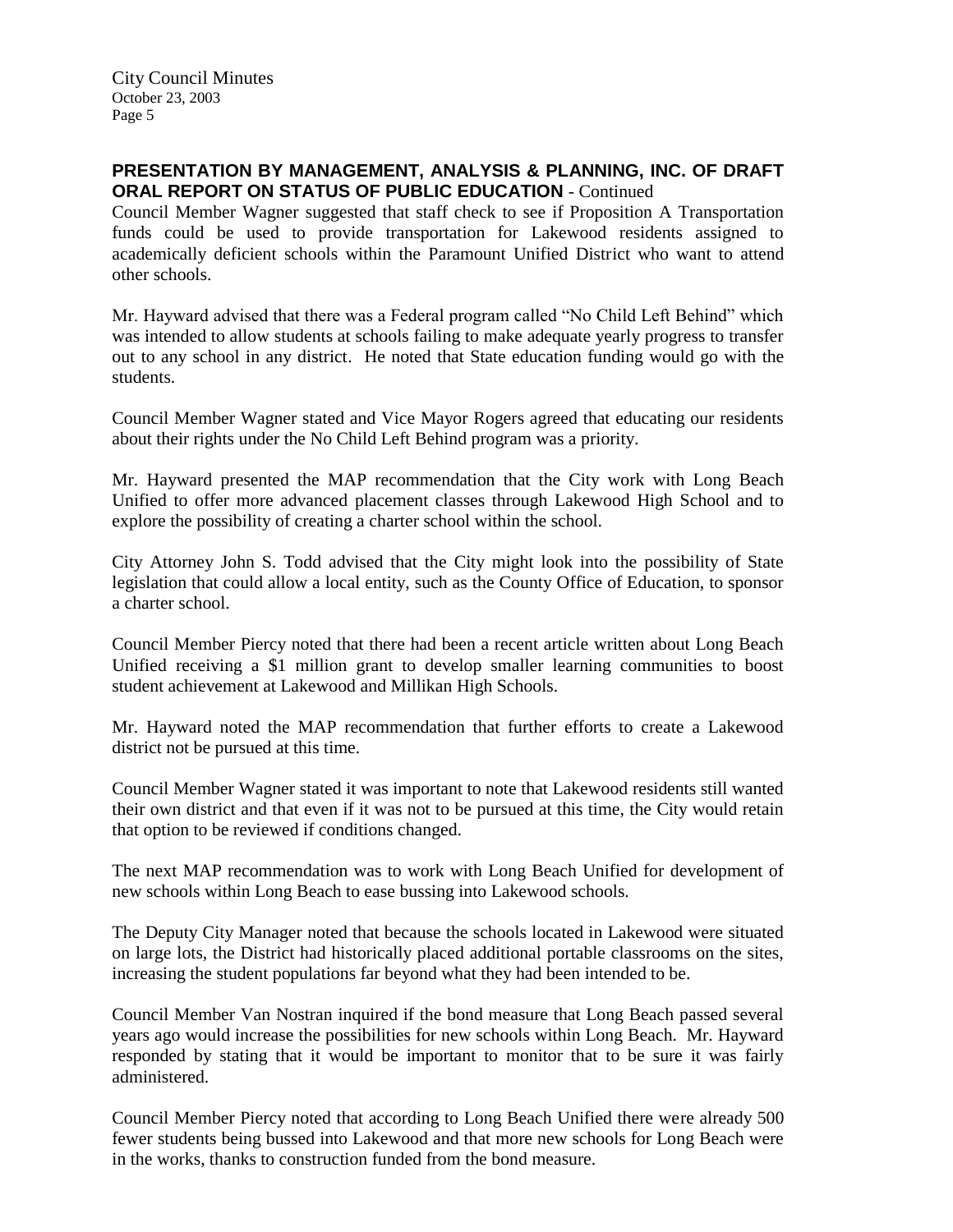### **PRESENTATION BY MANAGEMENT, ANALYSIS & PLANNING, INC. OF DRAFT ORAL REPORT ON STATUS OF PUBLIC EDUCATION** - Continued

Council Member Van Nostran noted that with the number of portable classrooms being placed on Bellflower Unified campuses, the recommendation should be expanded to include Bellflower Unified.

Council Member Wagner remarked that Bellflower Unified was also using the campuses of the Lakewood schools to absorb their increased enrollment while ignoring the need to improve or build new neighborhood facilities within the City of Bellflower.

Mr. Hayward stated, and the City Council concurred, that there was currently no interest in the community in forming a Lakewood-Bellflower district.

The final recommendation dealt with the ABC Unified schools and the need to improve educational opportunities for Lakewood students. MAP was also recommending the ABC Unified Board be approached about setting up trustee areas and to have a representative from the area south of Del Amo Boulevard on that Board.

Council Member Piercy observed that there were a number of Lakewood students, who would normally go to Artesia High School, that were attending Whitney Middle/High School, a facility for high achieving students. There were also students in the Lakewood High School area that were going to Poly High School for the special programs available there. He stated that Lakewood students should not be limited by having to go outside the City to find advanced educational opportunities.

Mr. Hayward agreed that the was a definite need for increased opportunities locally.

Council Member Piercy noted that middle school problems had not really been addressed, but that there was a need to offer the types of programs that would prepare students for advanced high school programs.

Council Member Wagner commented that each of the districts had several schools with really good programs, but not always enough space for all the students wanting to participate. He stated that it was not satisfactory to have one or two really good schools and allow all of the other students to receive a second-rate education.

Vice Mayor Rogers stated that the overriding theme behind all the recommendations and frustrations expressed by the community was that the standards for education in Lakewood needed to be higher than what was currently being received.

. . .